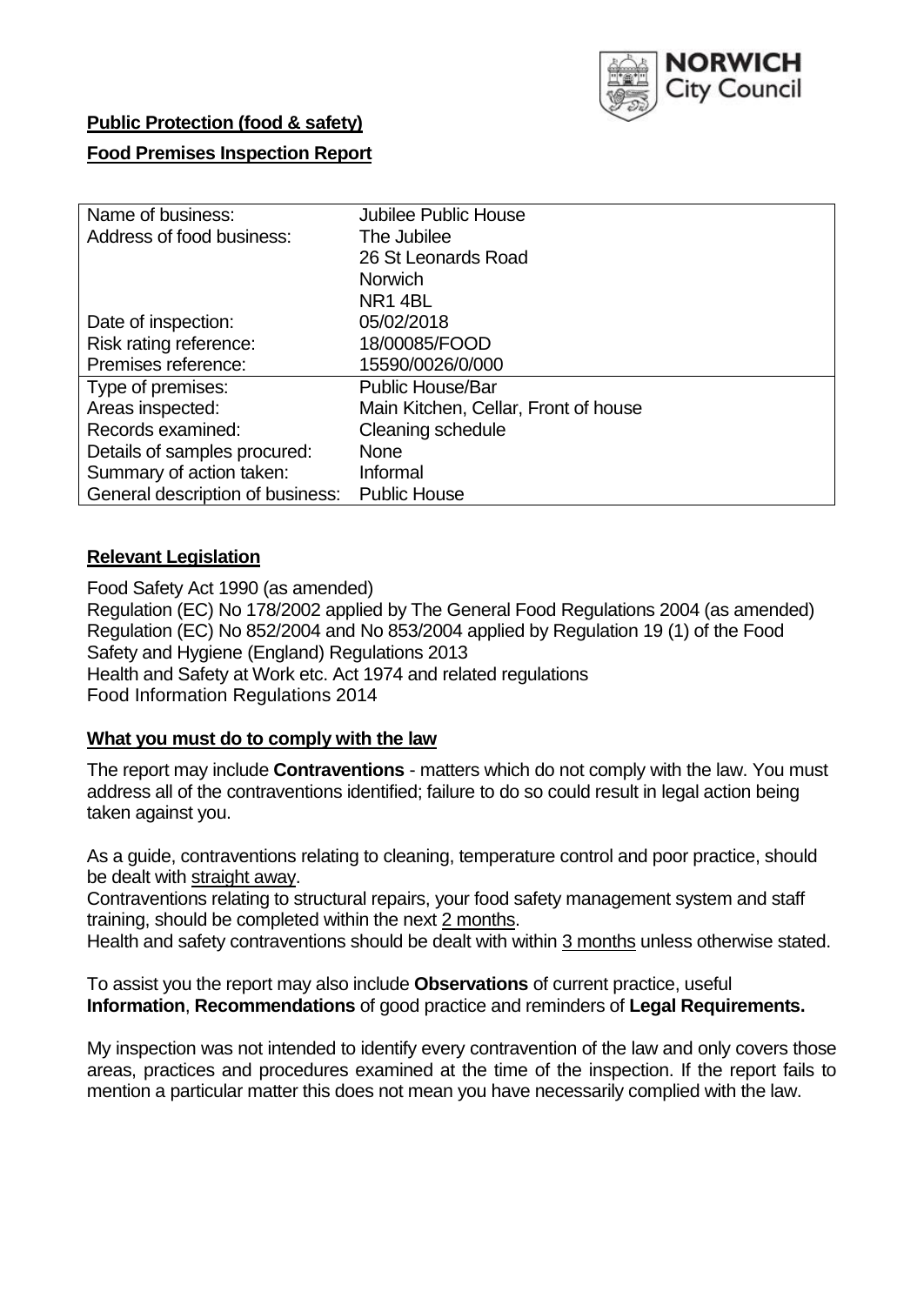## **FOOD SAFETY**

### **How we calculate your Food Hygiene Rating:**

The food safety section has been divided into the three areas which you are scored against for the hygiene rating: 1. food hygiene and safety procedures, 2. structural requirements and 3. confidence in management/control procedures. Each section begins with a summary of what was observed and the score you have been given. Details of how these scores combine to produce your overall food hygiene rating are shown in the table.

| <b>Compliance Area</b>                     |          |    |    | <b>You Score</b> |               |    |           |    |                |  |  |
|--------------------------------------------|----------|----|----|------------------|---------------|----|-----------|----|----------------|--|--|
| Food Hygiene and Safety                    |          |    |    | $\Omega$         | 5             | 10 | 15        | 20 | 25             |  |  |
| <b>Structure and Cleaning</b>              |          |    |    | $\Omega$         | 5.            | 10 | 15        | 20 | 25             |  |  |
| Confidence in management & control systems |          |    | 0  | 5                | 10            | 15 | 20        | 30 |                |  |  |
|                                            |          |    |    |                  |               |    |           |    |                |  |  |
| <b>Your Total score</b>                    | $0 - 15$ | 20 |    | $25 - 30$        | $35 - 40$     |    | $45 - 50$ |    | > 50           |  |  |
| <b>Your Worst score</b>                    | 5        | 10 | 10 |                  | 15            |    | 20        |    | $\blacksquare$ |  |  |
|                                            |          |    |    |                  |               |    |           |    |                |  |  |
| <b>Your Rating is</b>                      | 5        |    |    | 3                | $\mathcal{P}$ |    |           |    | $\overline{0}$ |  |  |

Your Food Hygiene Rating is 4 - a good standard



### **1. Food Hygiene and Safety**

Food hygiene standards are high. You demonstrated a very good standard of compliance with legal requirements. You have safe food handling practices and procedures and all the necessary control measures to prevent cross-contamination are in place. Some minor contraventions require your attention. **(Score 5)**

### Contamination risks

**Observation** I was pleased to see that contamination risks were controlled.

### Hand-washing

**Contravention** The following evidence indicated hand-washing was not suitably managed:

• there was no soap to the wash hand basins

### Temperature Control

**Observation** I was pleased to see you were able to limit bacterial growth and/or survival by applying appropriate temperature controls at points critical to food safety and that you were diligently monitoring temperatures.

### **2. Structure and Cleaning**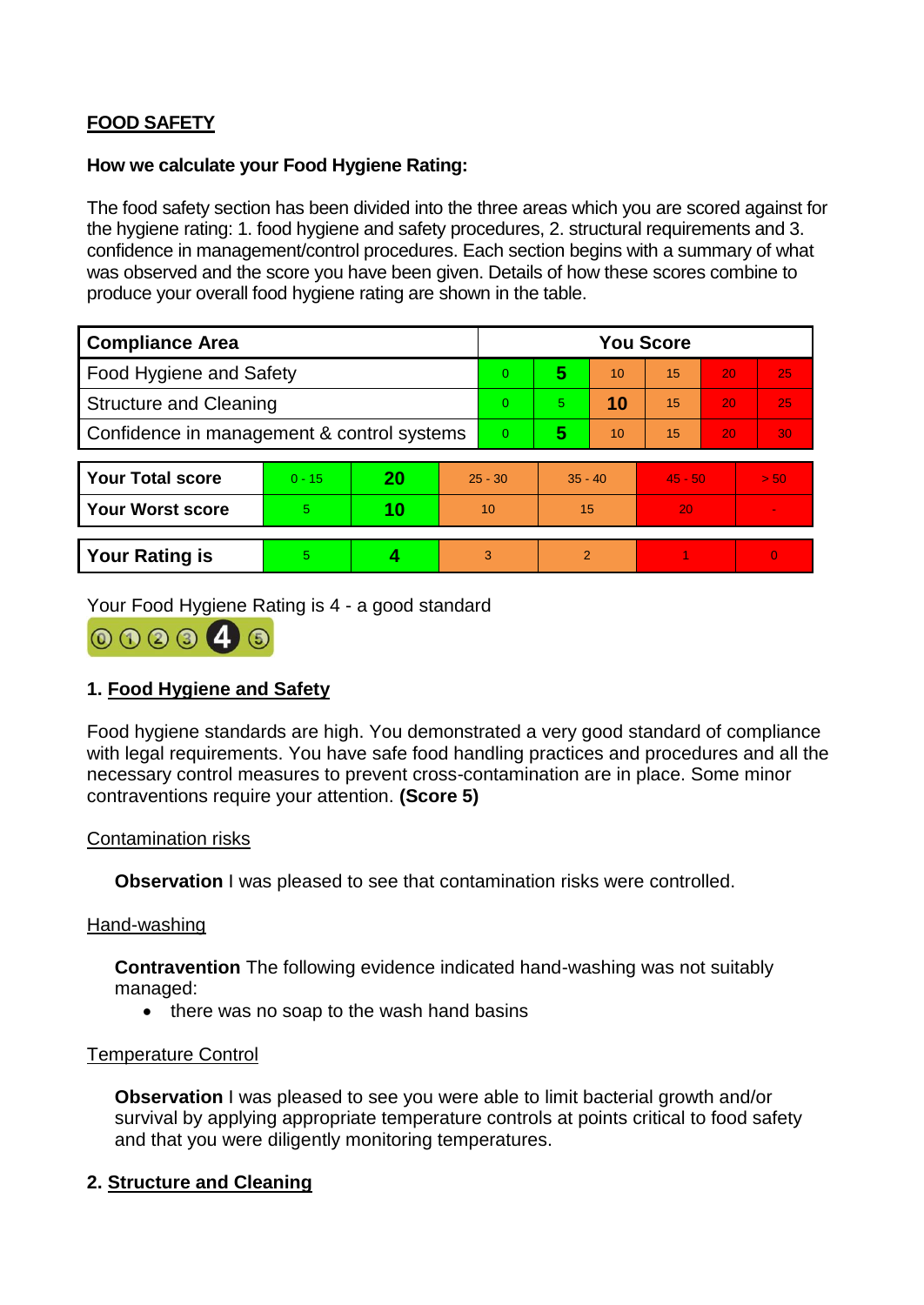The structure facilities and standard of cleaning and maintenance are of a generally satisfactory standard but there are some repairs and/or improvements which are required in order for you to comply with the law. Pest control and waste disposal provisions are adequate. The contraventions require your attention; although not critical to food safety they may become so if not addressed. **(Score 10)**

### Cleaning of Structure

**Contravention** The following structural items were dirty and require more frequent and thorough cleaning:

 brick dust was seen to the top of the wall tiles behind the wash hand basin in the kitchen

### Cleaning of Equipment and Food Contact Surfaces

**Contravention** The following surfaces and equipment in contact with food were dirty and/or could not be cleaned and require cleaning or discarding:

- seals to the fridges
- top of the door to the Zanussi fridge
- brick dust to back of the wash hand basin

### Cleaning Chemicals / Materials / Equipment and Methods

**Observation I** was pleased to see that the premises was kept clean and that your cleaning materials, methods and equipment were able to minimise the spread of harmful bacteria between surfaces.

### Maintenance

**Contravention** The following items had not been suitably maintained and must be repaired or replaced:

- hole to the skirting boards in the kitchen near the cooker
- ceiling to the cellar needs re-painting
- bare brickwork in cellar needs re-plastering and painting
- flooring in the cellar behind the barrels was in disrepair
- walls in the cellar need re-painting

### **3. Confidence in Management**

A food safety management system is in place and you demonstrate a very good standard of compliance with the law. Food hazards are understood properly controlled managed and reviewed. You have a good track record. There are some minor contraventions which require your attention. **(Score 5)**

### Waste Food and other Refuse

**Observation** You had measures in place to dispose of waste food appropriately and were employing the services of a registered waste carrier.